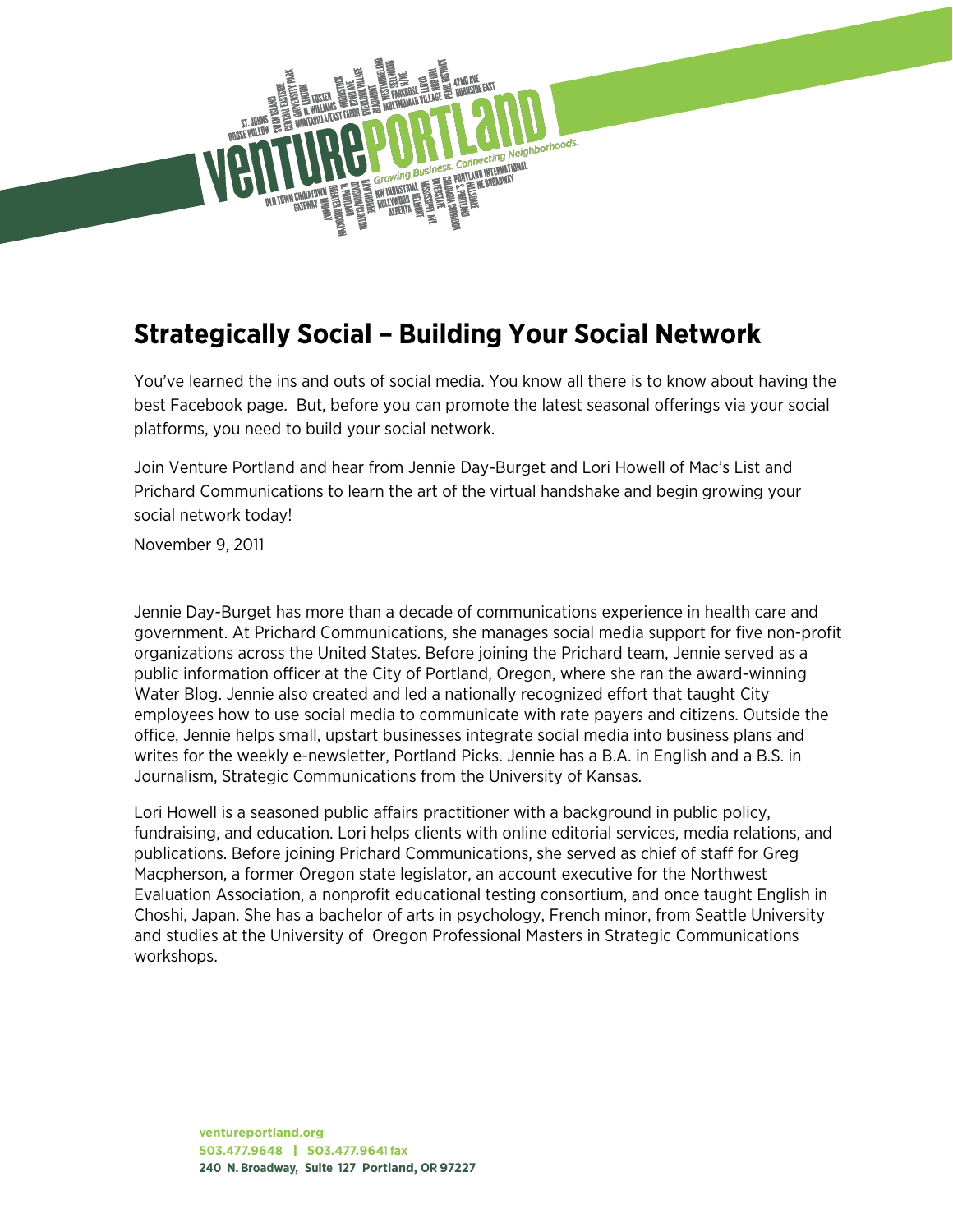

### **Agenda**

12:00‐1:30 PM

| 12:00-12:15 | Get Settled!         |
|-------------|----------------------|
| 12:15-12:30 | Ice Breaker Exercise |
| 12:30-1:15  | Presentation         |
| 1:15-1:30   | <b>Questions</b>     |

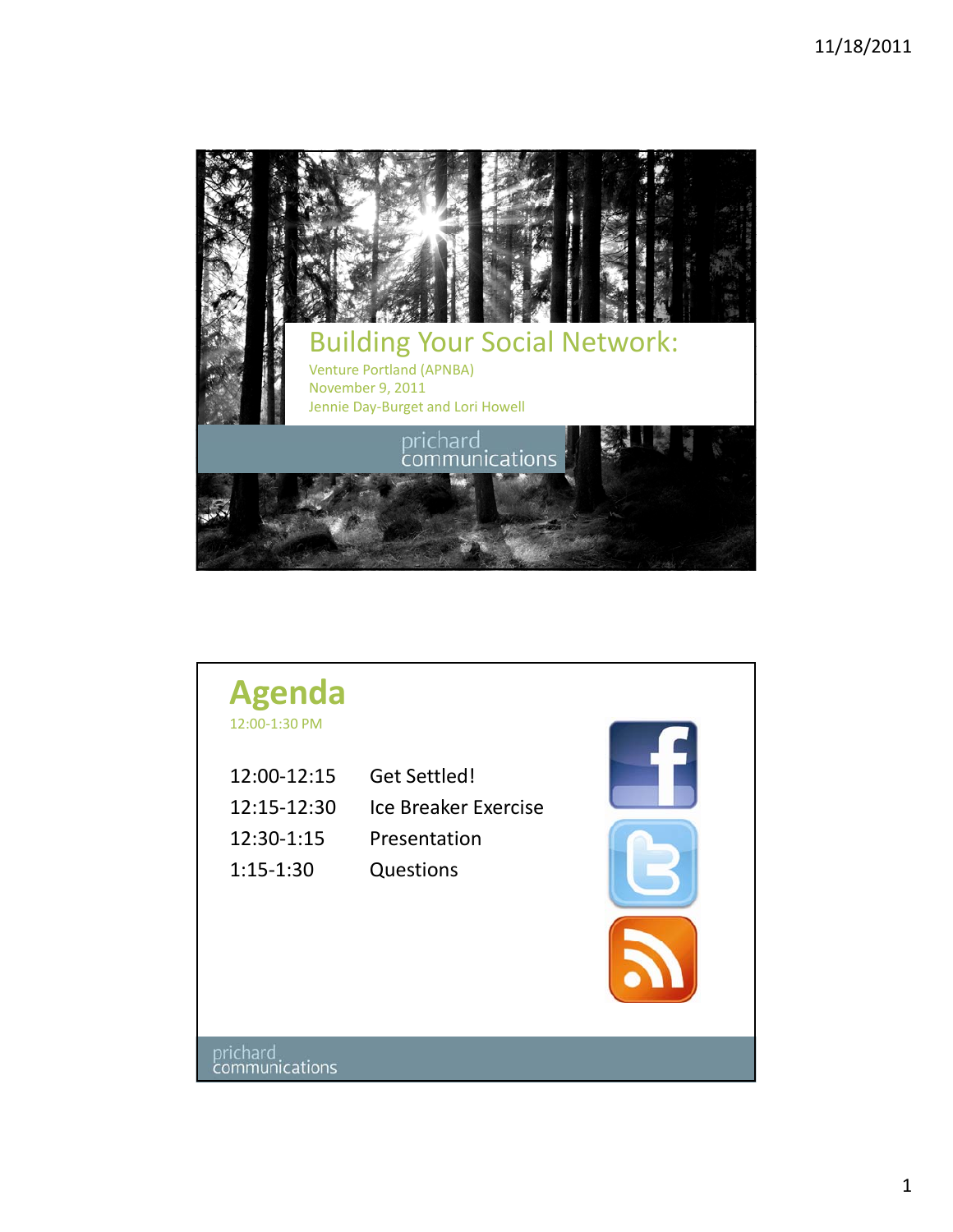

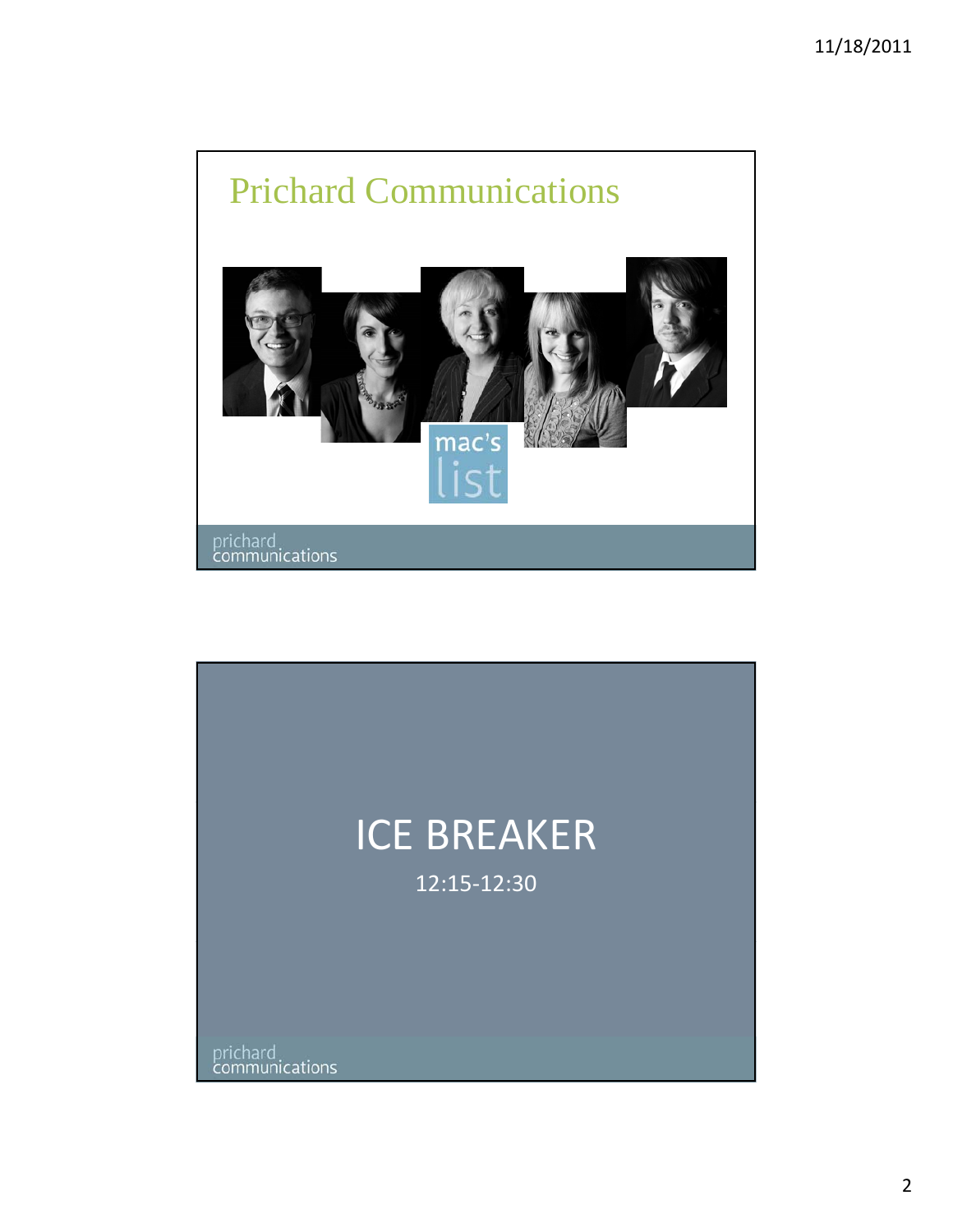

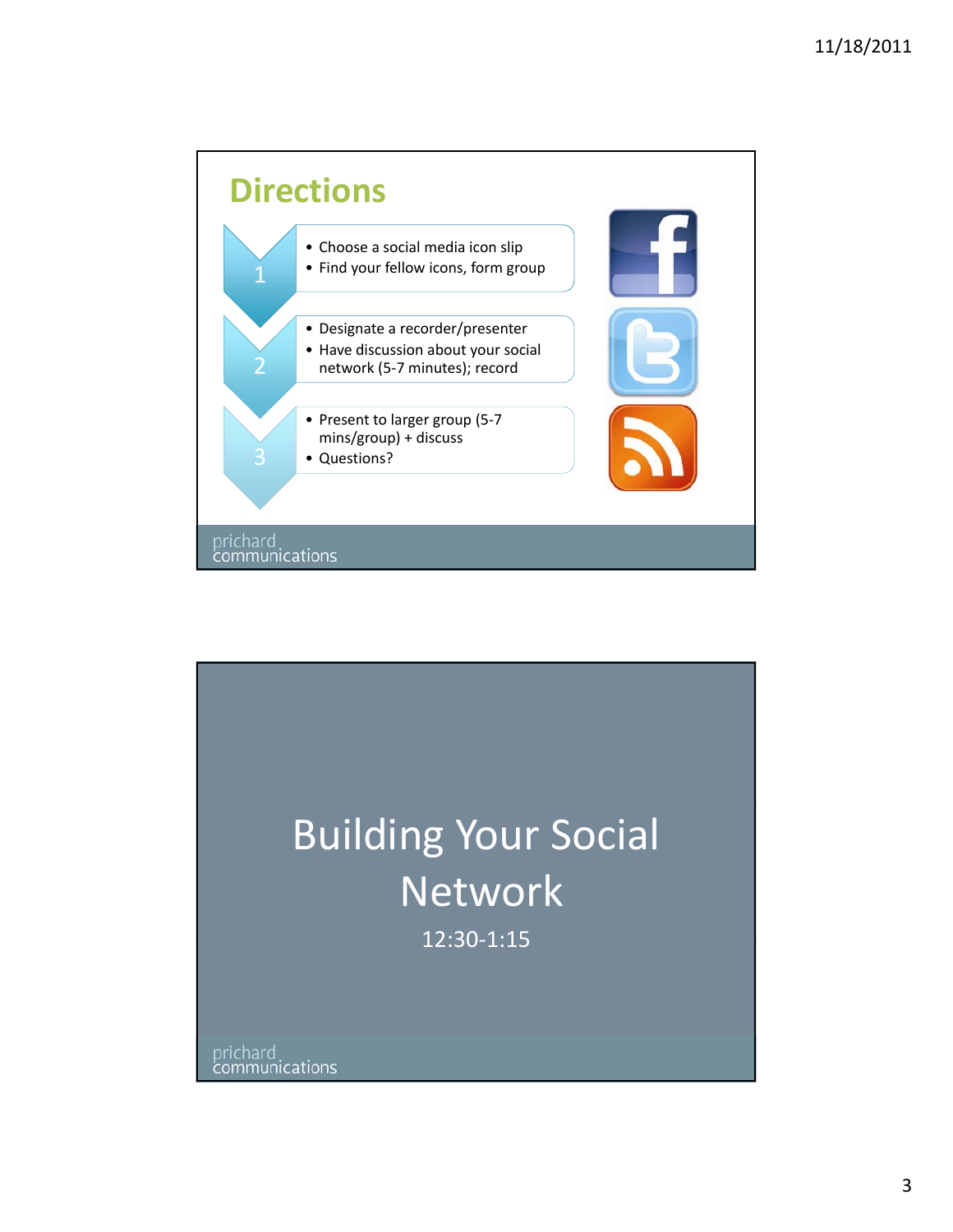

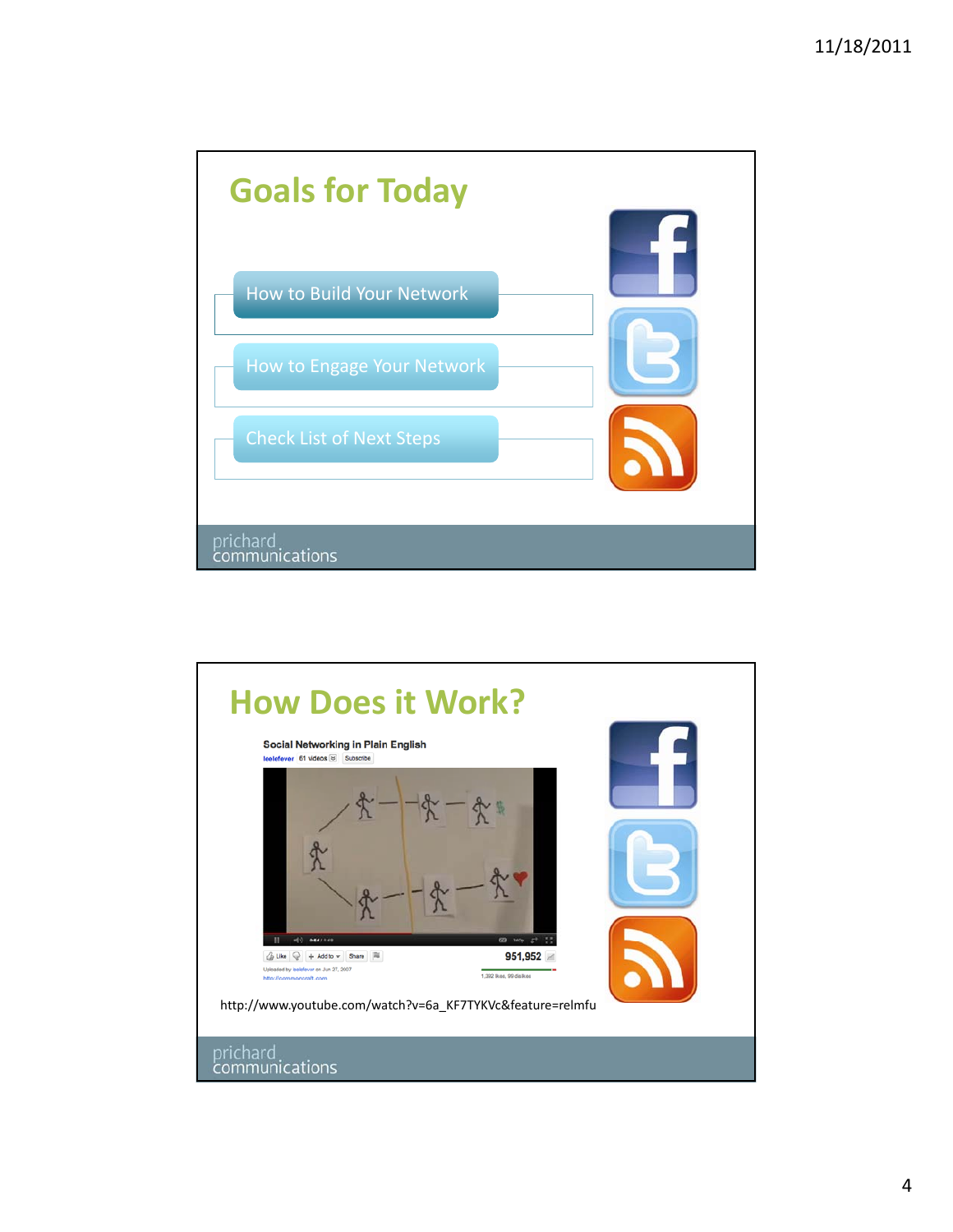Social media platforms help facilitate conversations between individuals – not companies.

Find your voice.

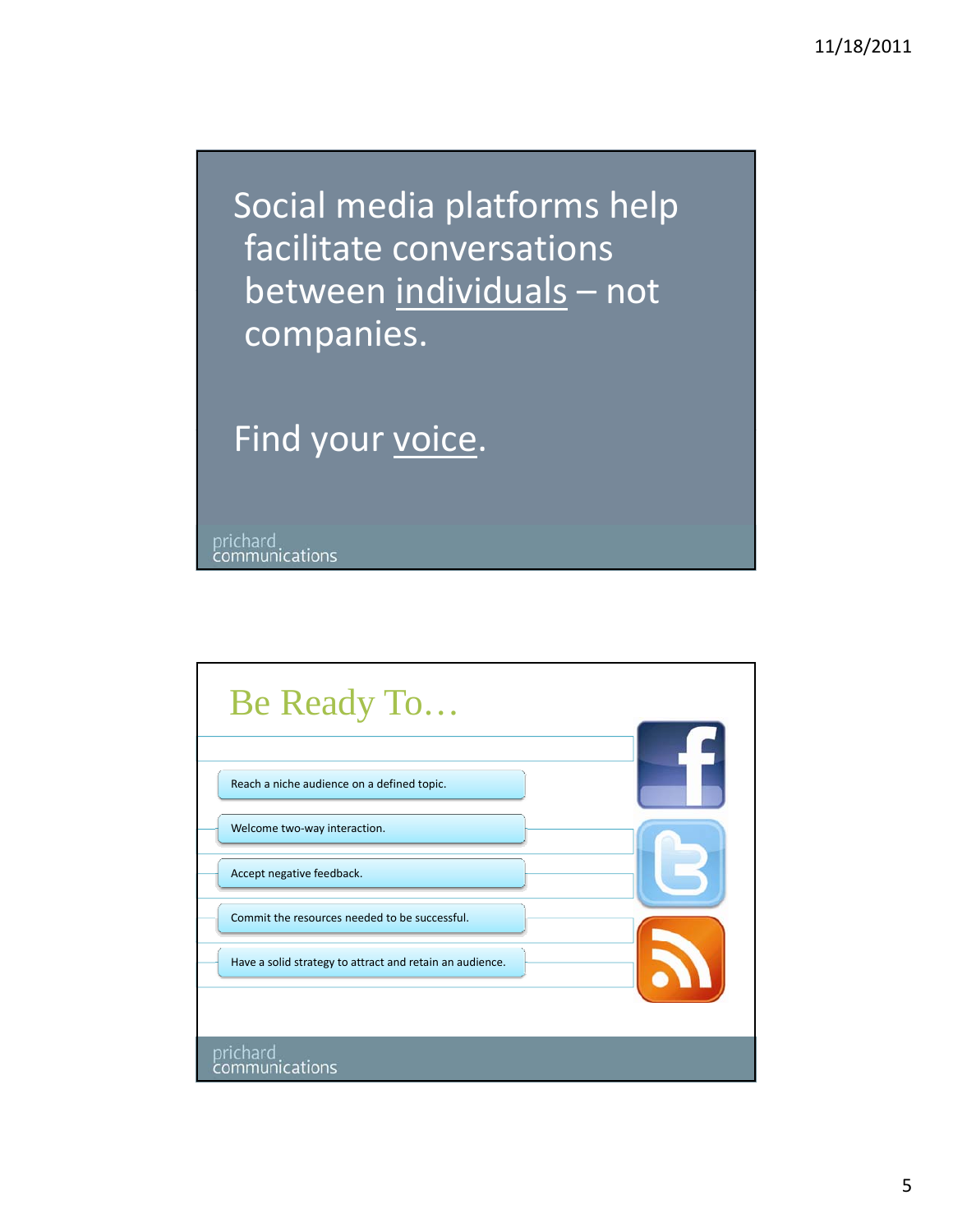

## Research/Listening • Where is the party? • Who is at the table? • What are they saying? • What are they not saying? prichard<br>communications

6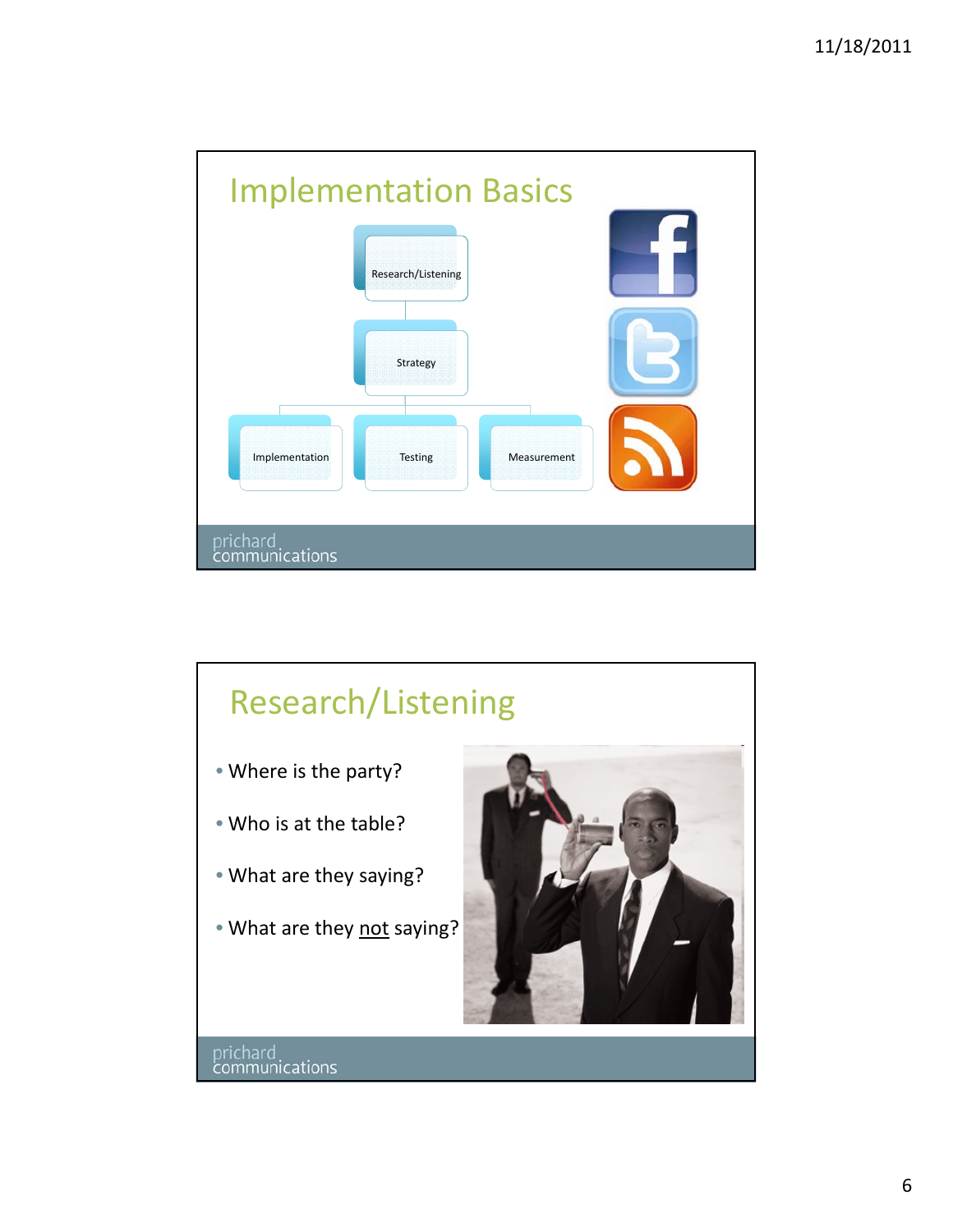#### Research/Listening

- Where does your brand overlap with your target audiences?
- What are people at other, similar parties talking about? Can YOU talk about that too?



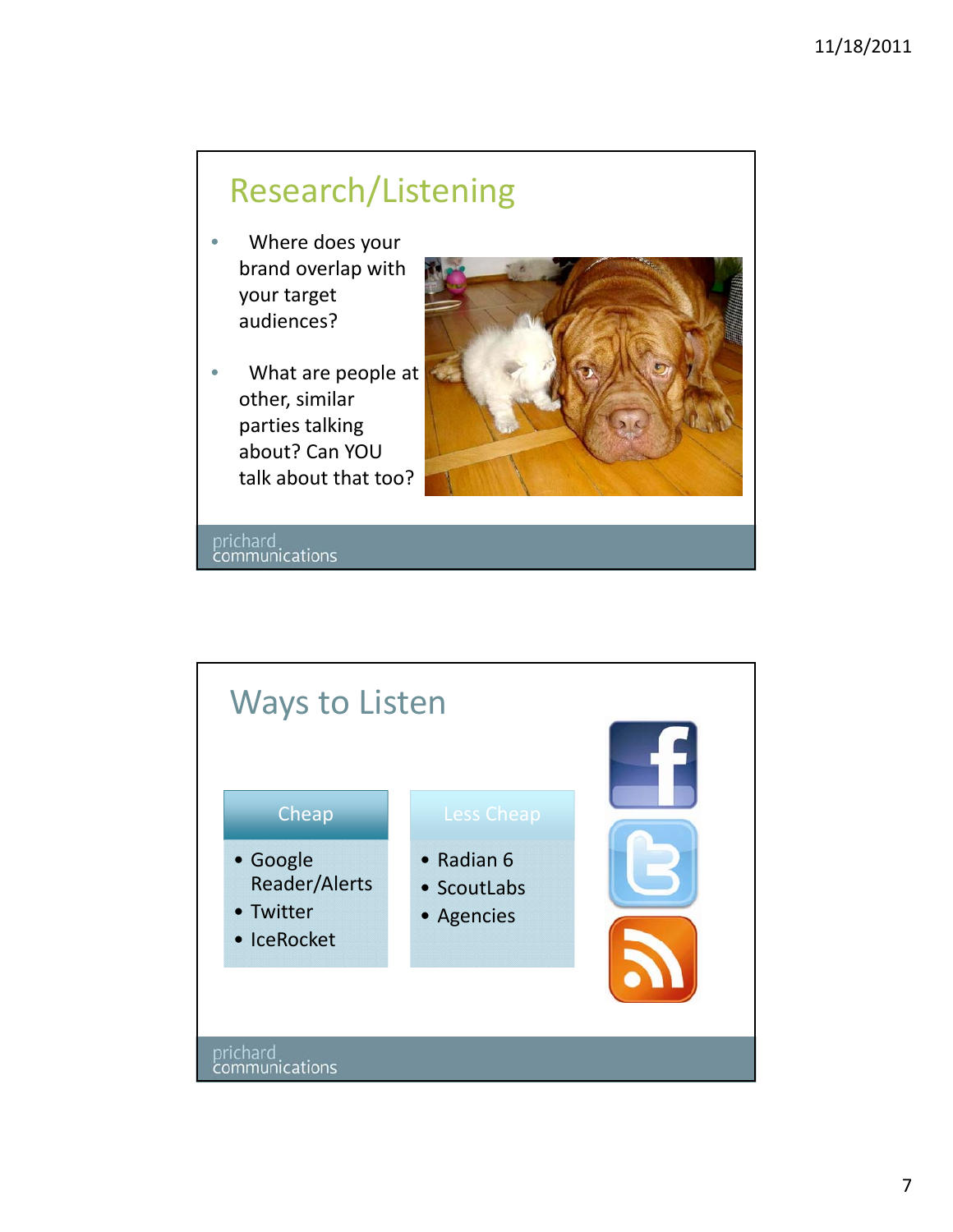Your goals for using social media should drive your tactics – and not the other way around.

prichard<br>communications

#### Strategy

- **Overall goals/objectives?**
- What is your need?
- Why are you choosing social media?
- **Who are you trying to reach?**
- Insert 'listening' research here.
- **How will you reach them?**
- Blog over FB? Twitter of LinkedIn? Why?
- **Measurement**
- Establish metrics so you know your work is paying off. (or not)

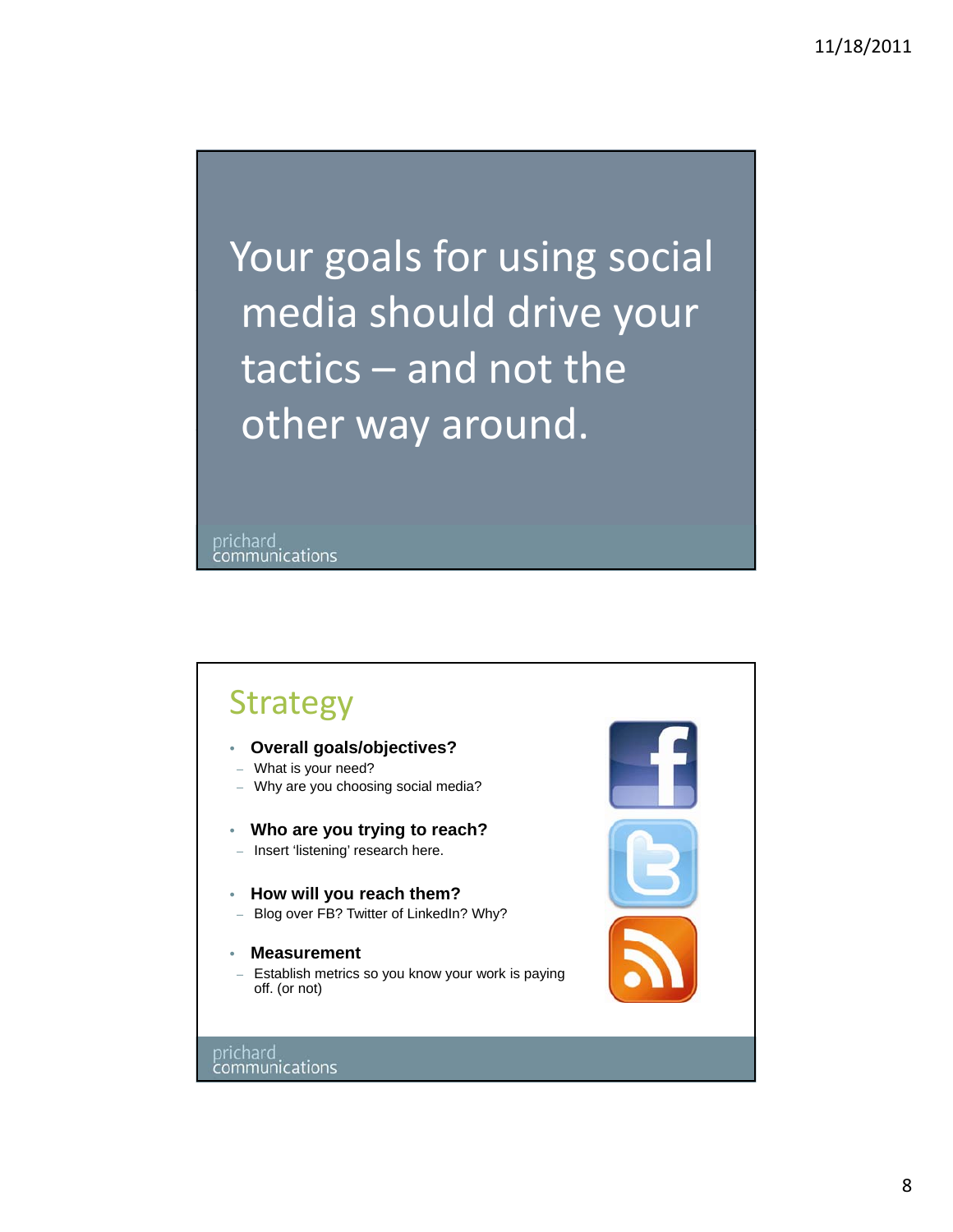

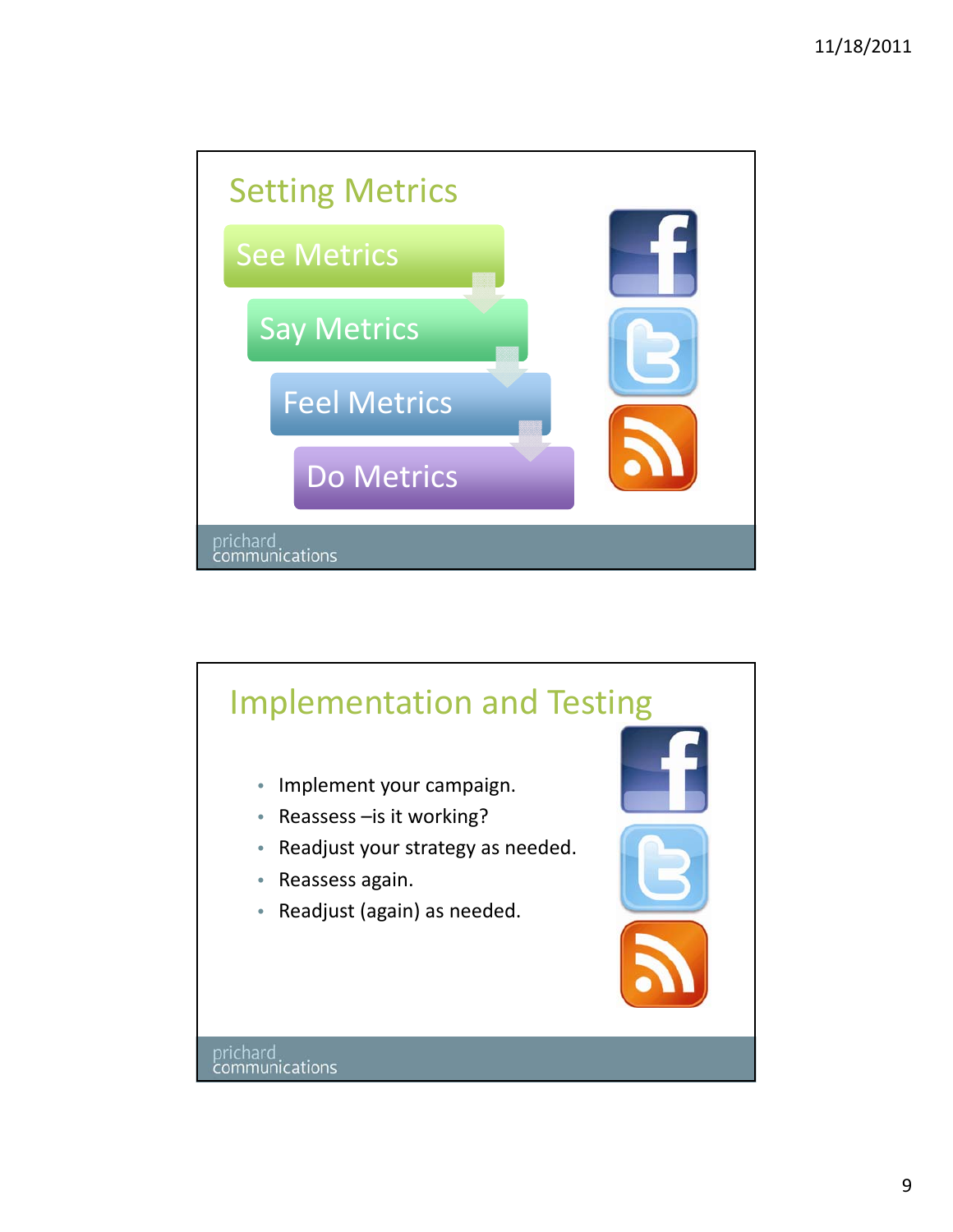#### Measurement

- Monitor your metrics and assess the value of your work?
- Not working? Why? How will you fix it?
- Reassess and strategize

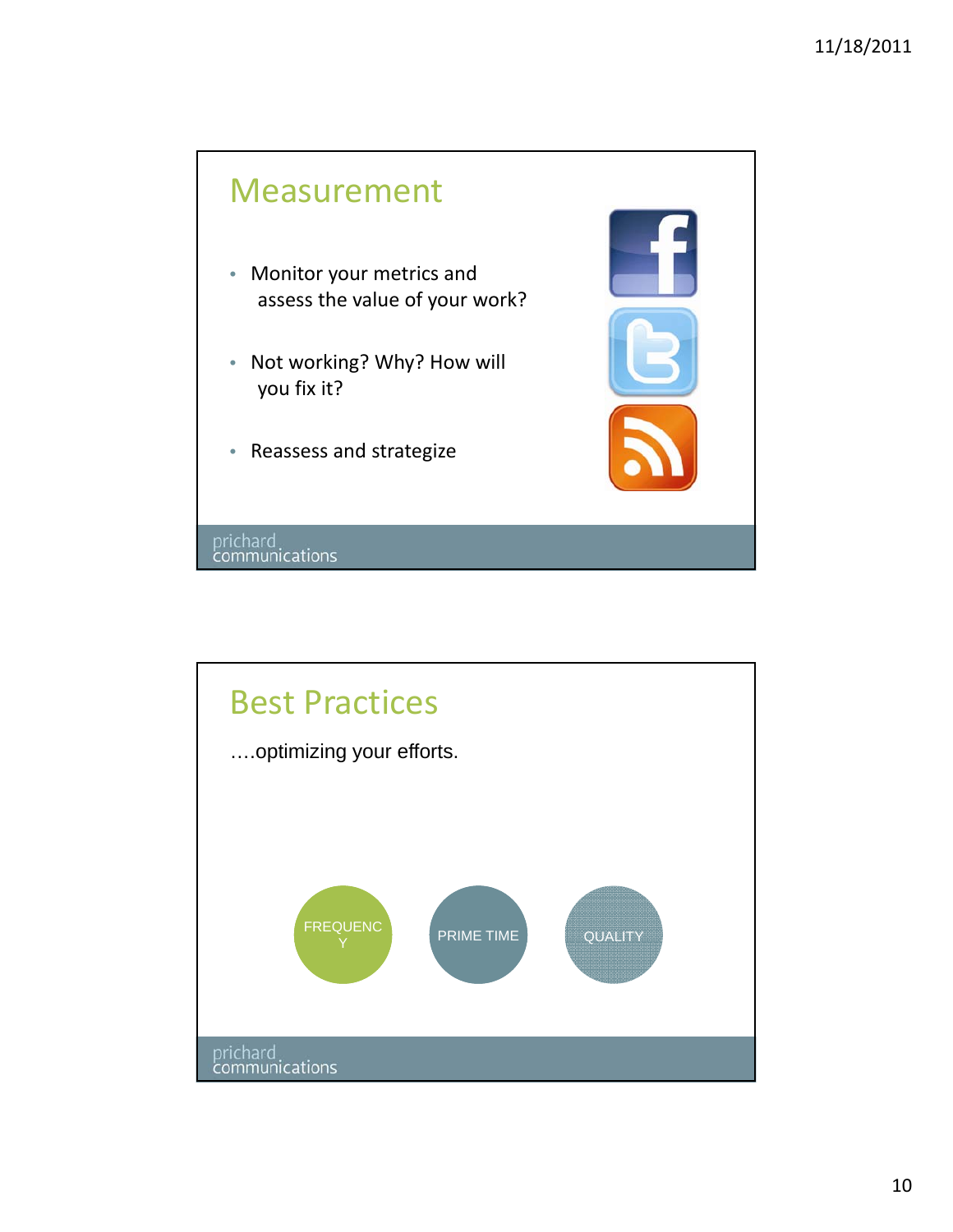

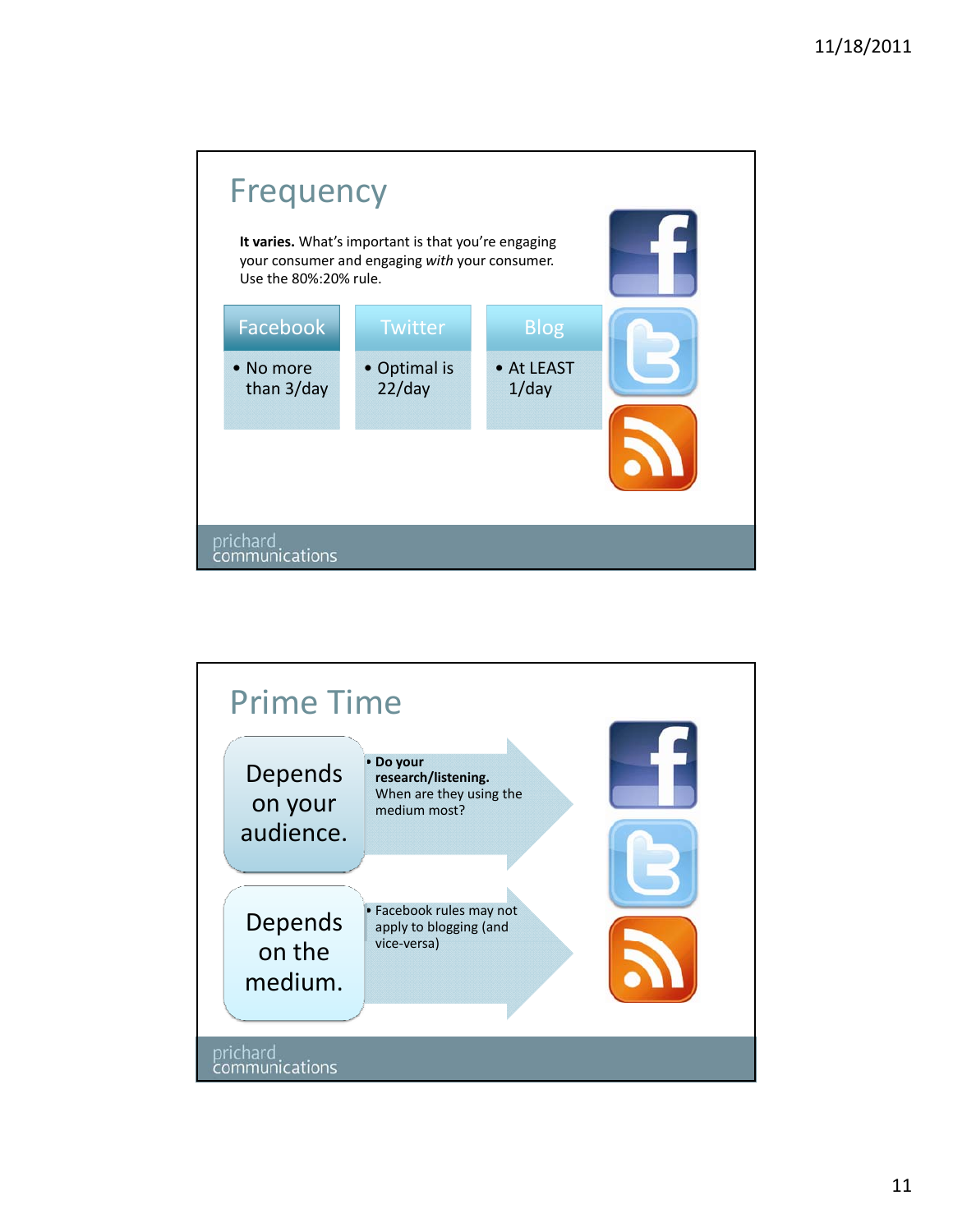| Facebook                                   | <b>Twitter</b>                                                                                            | <b>Blogging</b>                       |  |
|--------------------------------------------|-----------------------------------------------------------------------------------------------------------|---------------------------------------|--|
| Use a visual and<br>end with a<br>question | Learn the jargon<br>and rules of the<br>community; ie:<br>what is a hashtag<br>and how do you<br>use one? | Follow standard<br>SEO best practices |  |
| 80 characters or<br>shorter                | Shorten links                                                                                             | Shorter is better                     |  |
|                                            | <b>BE ENGAGING!</b>                                                                                       |                                       |  |

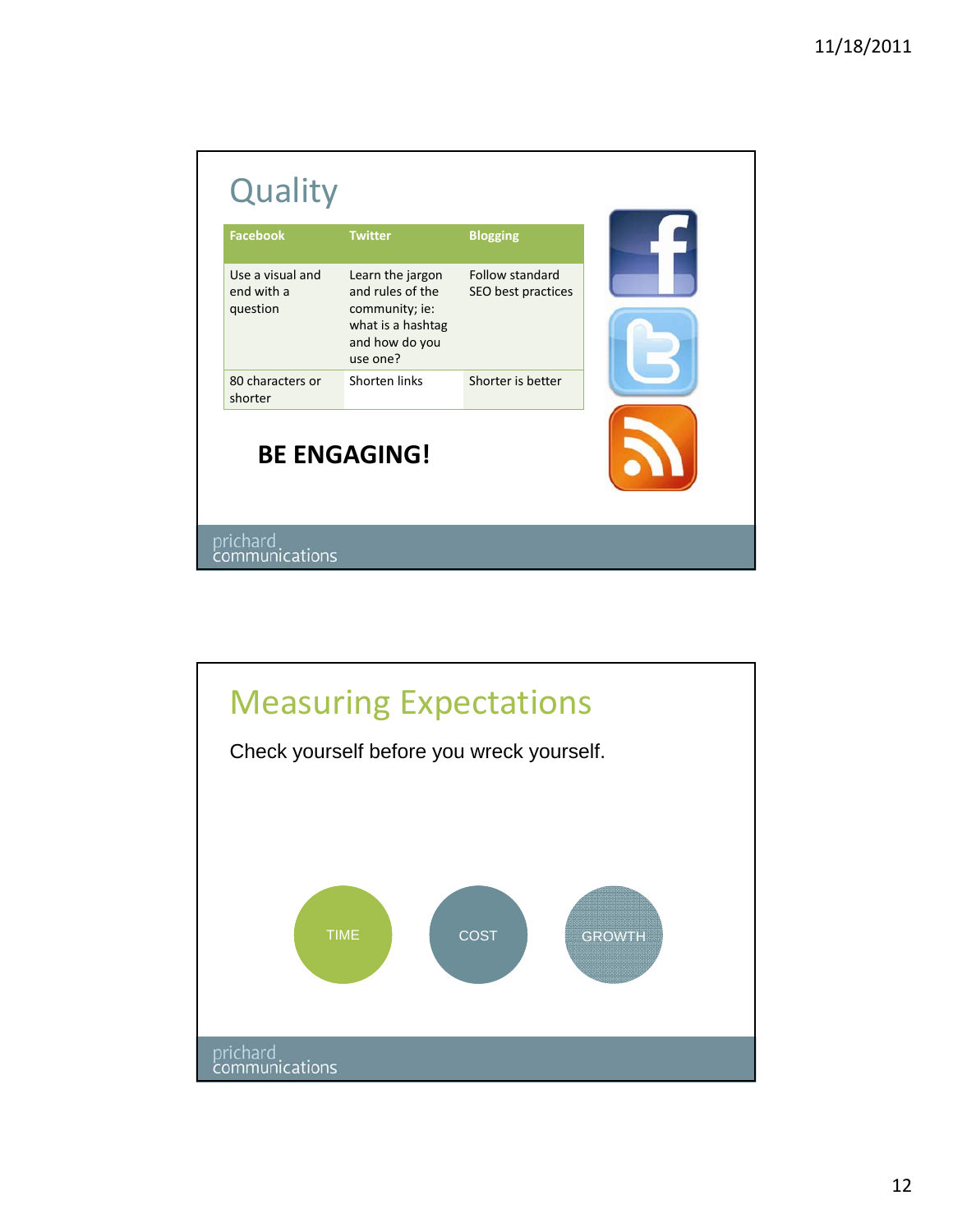

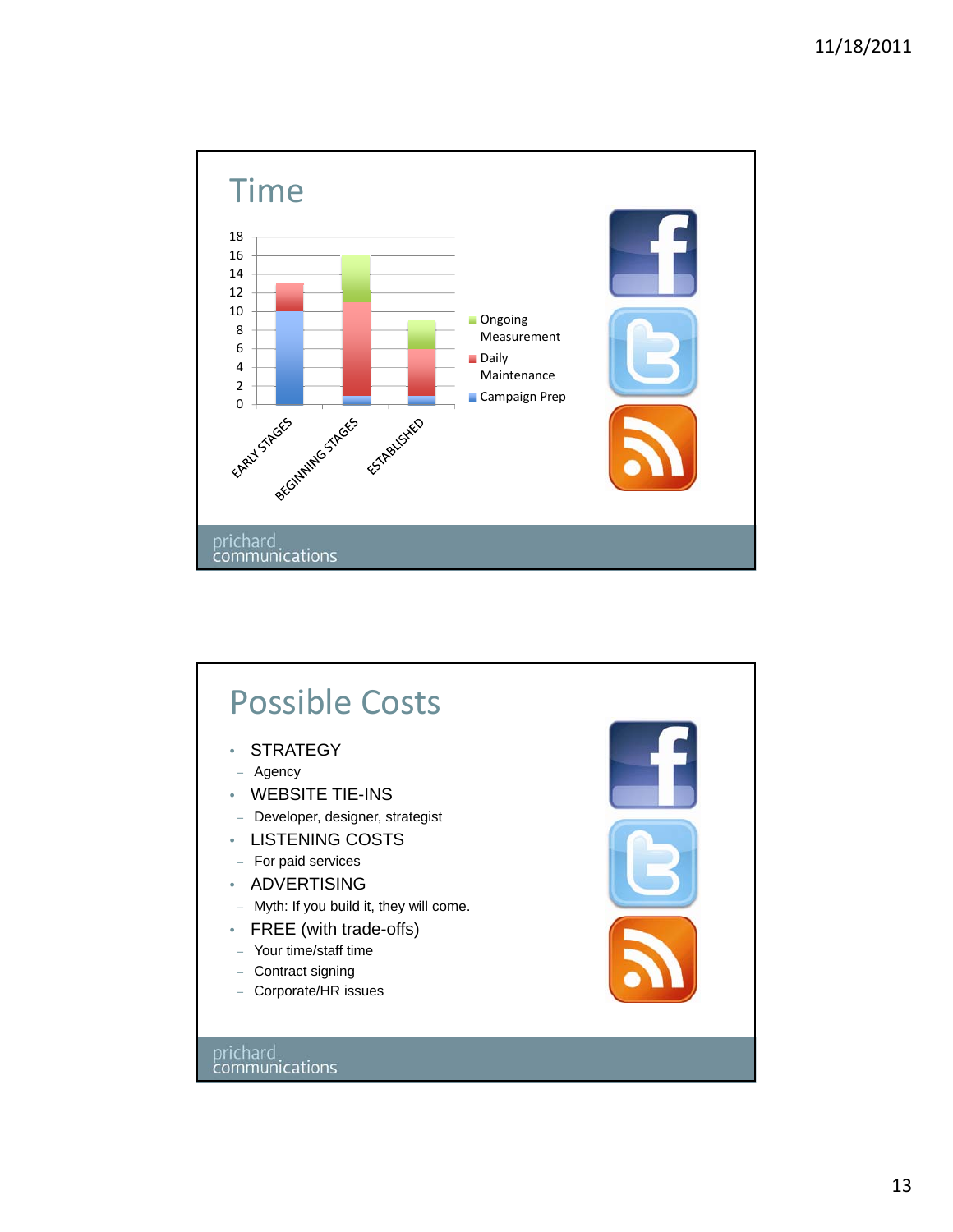

#### Visit us at prichardcommunications.com

Jennie Day‐Burget Digital Media Manager o. 503‐894‐9198 e. Jennie@prichardcomunications.com

Lori Howell Senior Associate o. 503‐517‐2773 e. Lori@prichardcommunications.com